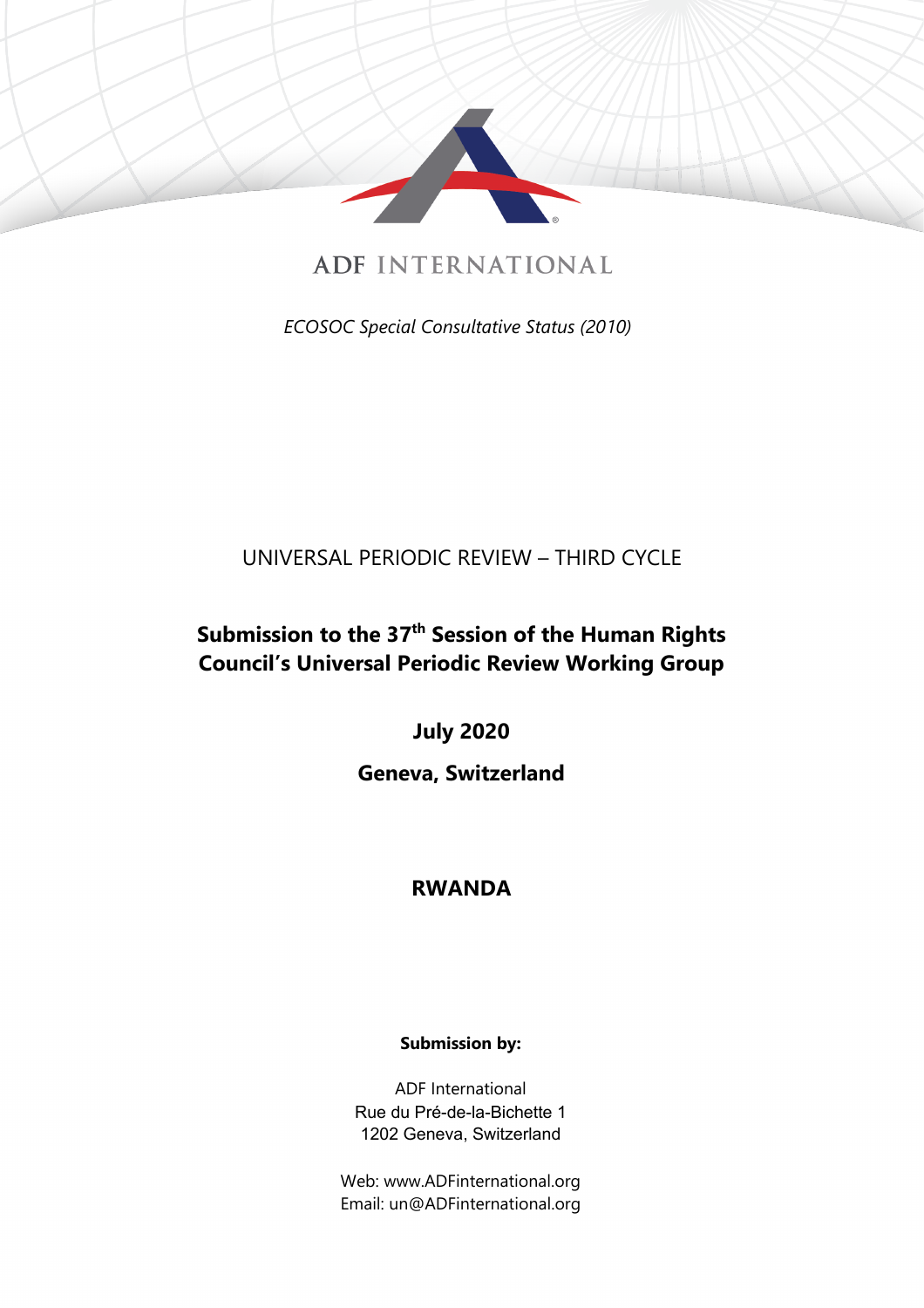#### **Introduction**

- 1. ADF International is <sup>a</sup> faith-based legal advocacy organization that protects fundamental freedoms and promotes the inherent dignity of all people before national and international institutions. As well as having ECOSOC consultative status with the United Nations (registered name "Alliance Defending Freedom"), ADF International has accreditation with the European Commission and Parliament, and the Organization of American States, and is <sup>a</sup> participant in the FRA Fundamental Rights Platform.
- 2. This report explains why Rwanda must safeguard the human rights to freedom of religion, freedom of association, and freedom of expression, as well as prevent and end all forms of discrimination on the basis of religion.

#### **(a) Freedom of Opinion and Expression**

- 3. In 2018, the Penal Code of Rwanda was revised; yet, limitations on freedom of expression continue to remain of concern. The new code contained provisions that criminalized the humiliation of national leaders and persons in charge of public service, and outlawed the public defamation of religious rituals. However in April 2019, the Supreme Court declared these provision unconstitutional, stating that such limitations were counteractive to freedom of expression and press freedom as granted by the Constitution. 1
- 4. Despite evidence of tangible progress, certain Penal Code provisions continue to curtail freedom of opinion and expression. Of notable concern among these is Article 164 on the crime of "instigating divisions", which punishes, by imprisonment or imposition of fines, the "use of speech, writing, or any other act which divide people or may set them against each other or cause civil unrest on the basis of discrimination."
- 5. Further, laws proscribing "genocide ideology" or "sectarianism" overstep their intended purpose to curtail freedom of expression. On the one hand, Law No. 18/2008 defines the crime of "genocide ideology" as manifest in "marginalising, laughing at one'<sup>s</sup> misfortune, defaming, mocking, boasting, despising, degrading creating confusion aiming at negating the genocide which occurred, stirring up ill feelings, taking revenge, altering testimony or evidence for the genocide which occurred…"; on the other hand, according to Law No. 47/2001, "Sectarianism means the use of any speech, written statement or action that divides people, that is likely to spark conflicts among people, or that causes an uprising which might degenerate into strife among people based on discrimination…".
- 6. These laws have reportedly been misused to erase government criticism, leading to, among other things, wrongful arrests. <sup>2</sup> Opposition party leader Victoire Ingabire Umuhoza, 49, was arrested in 2010 and convicted of "conspiracy against the country through terrorism and war" and "genocide denial" following an accusation

<sup>1</sup> Elias Hakizimana, 'Lawyer Mugsha wins appeal case against law criminalising defamation and humiliation, but insulting or defaming the President remain offense' *The New Times* (25 April 2019)

<sup>&</sup>lt;http://rwandainspirer.com/2019/04/25/lawyer-mugsha-wins-appeal-case-against-law-criminalising-defamationand-humiliation-but-insulting-or-defaming-the-president/>.

<sup>2</sup> 'Safer to Stay Silent: The Chilling Effect on Rwanda'<sup>s</sup> Laws on "Genocide Ideology" and Sectarianism' *Amnesty International* (31 August 2010) <https://www.amnesty.org/en/documents/AFR47/005/2010/en/>.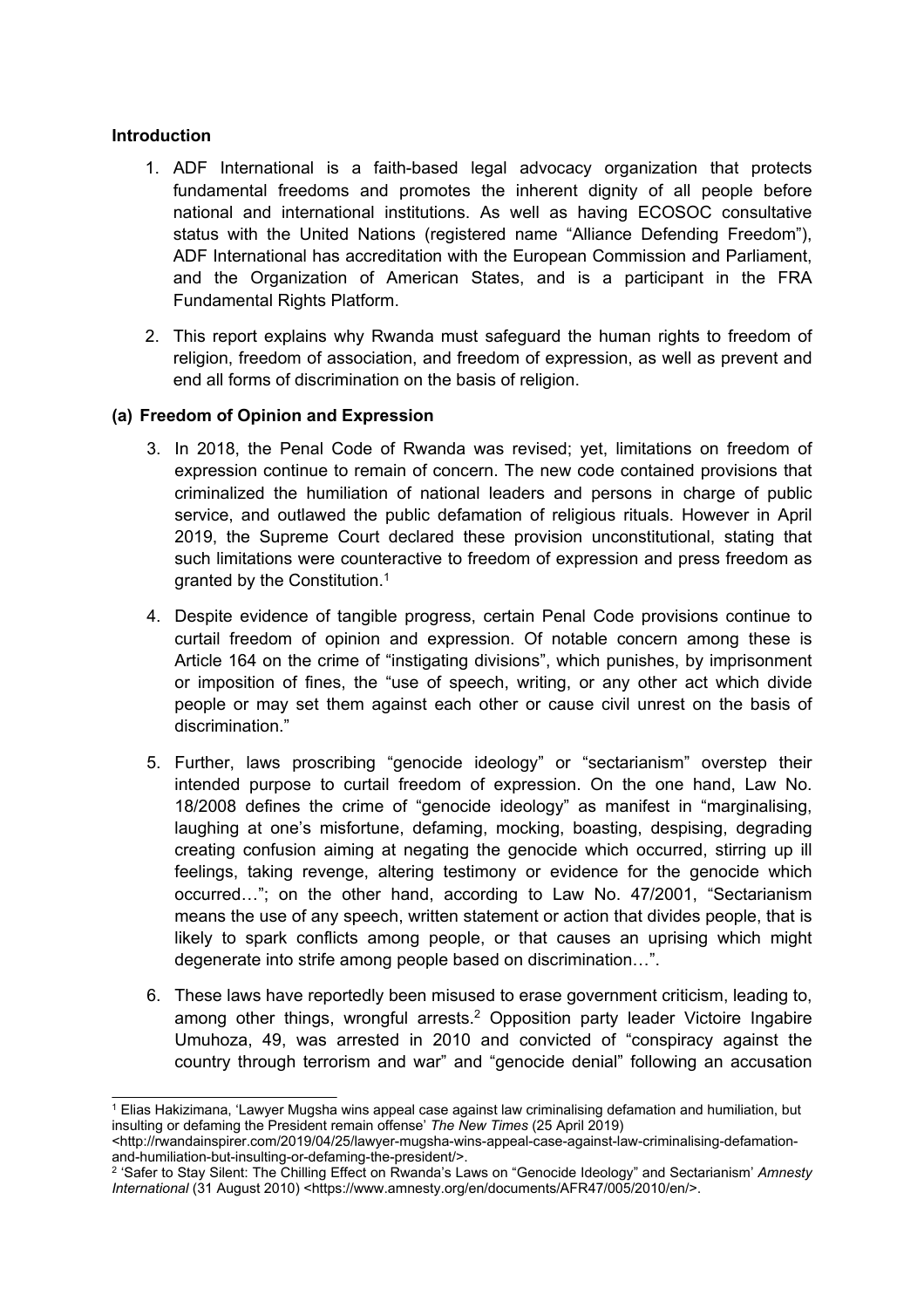that she undermined the government and downplayed the 1994 genocide. In <sup>a</sup> 2018 ruling in her favor the African Court on Human and Peoples' Rights reaffirmed that even in post-genocide contexts, the restriction on freedom of expression remains subject to established checks and balances under regional and international human rights law. In line with the principles set forth in the African Charter on Human and Peoples' Rights and the International Covenant on Civil and Political Rights (ICCPR), the Court upheld <sup>a</sup> liberal approach to freedom of expression in political spaces, including <sup>a</sup> high degree of tolerance for speech that may be considered offensive or shocking. $^3$ 

- 7. Clearly, the abovementioned provisions restrict the right to freedom of expression in <sup>a</sup> way inconsistent with the narrowly-construed limitations to its exercise laid down *inter alia* in the ICCPR. Indeed, it is patently disproportionate to take away someone'<sup>s</sup> liberty in reprisal for insensitive words or government criticism. Central to the freedom of speech is indeed the liberty to openly and candidly debate ideas and belief systems of all varieties. The threat of prison sentences (or even fines) for saying the wrong thing directly flouts the possibility of honest, democratic debate.
- 8. It is critical that citizens can clearly tell what would count as <sup>a</sup> violation of law, in accordance with the principle of legal certainty. Only then can citizens live securely, confident that they will not be punished for actions they viewed as legal and unobjectionable.
- 9. Rwanda has taken positive steps in pardoning some individuals who have been wrongfully imprisoned; yet, it is essential that relevant legislation be reviewed to the extent necessary to ensure full compliance with its obligations under international human rights law.

#### **(b) Freedom of Religion or Belief**

- 10. Christianity is the largest religion in Rwanda. Roman Catholics account for 46.5% of the population, with Protestants at 45.4%. Muslims comprise 1.8% of the population, and atheists and agnostics also amount to 1.8%. The remaining percentage includes Jehovah'<sup>s</sup> Witnesses, followers of African folk beliefs, and others. 4
- 11. Rwanda'<sup>s</sup> Constitution prohibits discrimination based inter alia on religion, 5 and provides for freedom of conscience, religion, worship, and public manifestation thereof. 6
- 12. Until 2019, the defamation of religious rituals was <sup>a</sup> criminal offense under Article 154 of the Penal code. Commendably, the Supreme Court of Rwanda declared the provision unconstitutional. 7

<sup>&</sup>lt;sup>3</sup> Sylvie Namwase, 'Inclusive dialogue, freedom of speech in Rwanda and the milestone decision of the African Court in the matter of Victoire Ingabire Umuhoza <sup>v</sup> Republic of Rwanda' (2018) 2 African Human Rights Yearbook 487-508, 489.

<sup>4</sup> 'Religious Beliefs in Rwanda' *World Atlas* (25 April 2017) <sup>&</sup>lt; https://www.worldatlas.com/articles/religious-beliefsin-rwanda.html>.

<sup>5</sup> Constitution of Rwanda, art. 16.

<sup>6</sup> Ibid. art 37.

<sup>7</sup> Christopher Kayumba, 'President Kagame'<sup>s</sup> Disagreement With Supreme Court Advances Rule of Law' *The Chronicles* (3 May 2019) <https://www.chronicles.rw/2019/05/03/president-kagames-disagreement-withsupreme-court-advances-rule-of-law/>.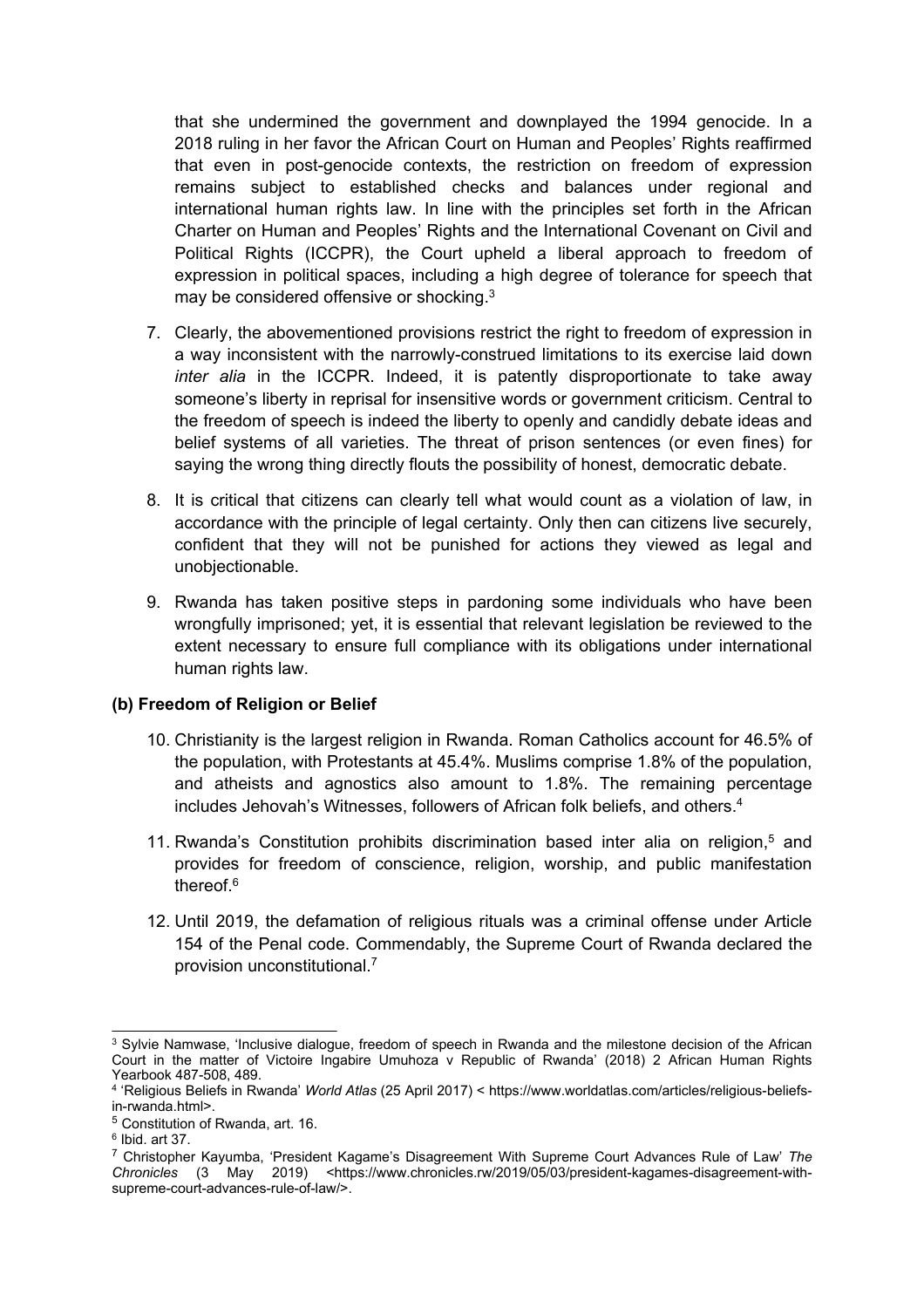- 13. Over the reporting period, the Rwandan government has made tentative steps to enhance respect for freedom of religion or belief, including in the education sector. $^8$ However, incidents of discrimination against minority religious groups remain significant.
- 14. Jehovah'<sup>s</sup> Witnesses report discrimination based on their religious beliefs, particularly as actions that involve saluting <sup>a</sup> national flag run contrary to their doctrine. The government requires schoolteachers to participate in seminars that involve military training and the singing of the national anthem, resulting in many Jehovah'<sup>s</sup> Witness teachers having lost their employment. Many also report discrimination in seeking jobs in public service. 9
- 15. Additionally, government officials presiding over wedding ceremonies generally require couples to take <sup>a</sup> pledge while touching the national flag, <sup>a</sup> legal requirement that Jehovah'<sup>s</sup> Witnesses rejected on religious grounds. Practicing Jehovah'<sup>s</sup> Witnesses report that the requirement makes it difficult for them to marry legally because few officials will perform the ceremony without the flag oath. Jehovah'<sup>s</sup> Witnesses were not able to obtain a waiver for their religious exemption. $^{\rm 10}$

#### **(c) Recommendations**

- 16. In light of the foregoing, ADF International suggests the following recommendations be made to the state of Rwanda:
	- i) Repeal or revise criminal legislation that infringes on the right to freedom of expression, in line with its international human rights obligations;
	- ii) Ensure that laws on preventing so-called "genocide ideology", "sectarianism" or "divisionism" are not used to silence government critics;
	- iii) Ensure and safeguard the rights to freedom of opinion and expression as required under international law, and release and/or grant relief and protection to individuals whose rights have been violated by these laws;
	- iv) End all restrictions on the right to freedom of opinion and expression and ensure that the right to manifest one'<sup>s</sup> religion in private or in public is fully protected and realized;
	- v) Ensure freedom of religion and belief, both in law and in practice, for adherents of all religions, and root out all cases of discrimination against members of religious minorities;
	- vi) Continue efforts to promote religious tolerance by ensuring reasonable accommodation for religious minorities in the workplace.
- 17.

<sup>8</sup> 'Rwanda Acts to Counter Religious Discrimination in Schools' *Jehovah'<sup>s</sup> Witnesses* (9 June 2016) <https://www.jw.org/en/news/legal/by-region/rwanda/counter-religious-discrimination-school/>.

<sup>9</sup> 'Rwanda Overview', Jehovah'<sup>s</sup> Witnesses <https://www.jw.org/en/news/legal/by-region/rwanda/jehovahwitness-facts/>.

 $^{\rm 10}$  The European Association of Jehovah's Christian Witnesses, 'Rwanda' (Report, November 2015).